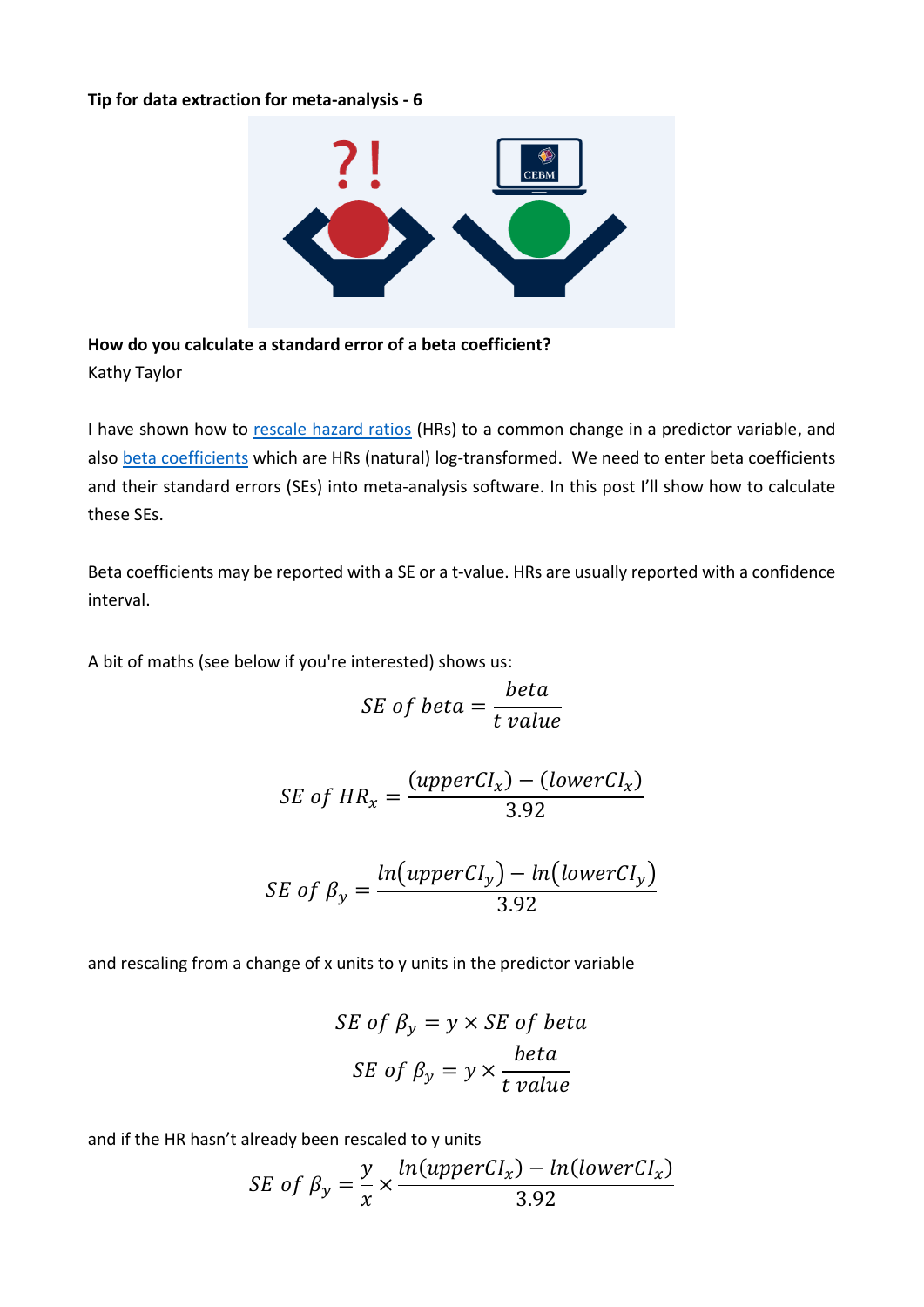Let me show you some examples. Returning to the studies mentioned in my previous post. I had already scaled them to a 5mmHg increase in systolic blood pressure variability:

[study](https://www.ncbi.nlm.nih.gov/pubmed/17452502) by Mancia et al has a beta coefficient of -0.092 and its  $SE = 0.033 \times 5 = 0.165$ <u>[study](https://www.ncbi.nlm.nih.gov/pubmed/20212270)</u> by Hansen et al has a beta coefficient of 0.01 and its  $SE = \frac{\ln(1.04) - \ln(0.98)}{3.03}$  $\frac{159 - \ln(0.96)}{3.92} = 0.015$ <u>[study](https://www.ncbi.nlm.nih.gov/pubmed/14654744)</u> by Pringle et al has a beta coefficient of 0.16 with its  $SE = \frac{\ln(2.13) - \ln(0.64)}{3.03}$  $\frac{3.92}{3.92} = 0.307$ 

So the data are ready for meta-analysis, but all these data cannot be pooled together. The data of Mancia et al may be pooled with the data of Hansen et al, or the data of Pringle at al, but not the data from both studies, because the patient populations of these two studies overlap – double counting patients can inflate the effect estimates. I'll return to the issue of overlapping patient populations in a later post.



In my next post I will show how to pool data from studies reporting categorical risk data with different numbers of categories and different thresholds.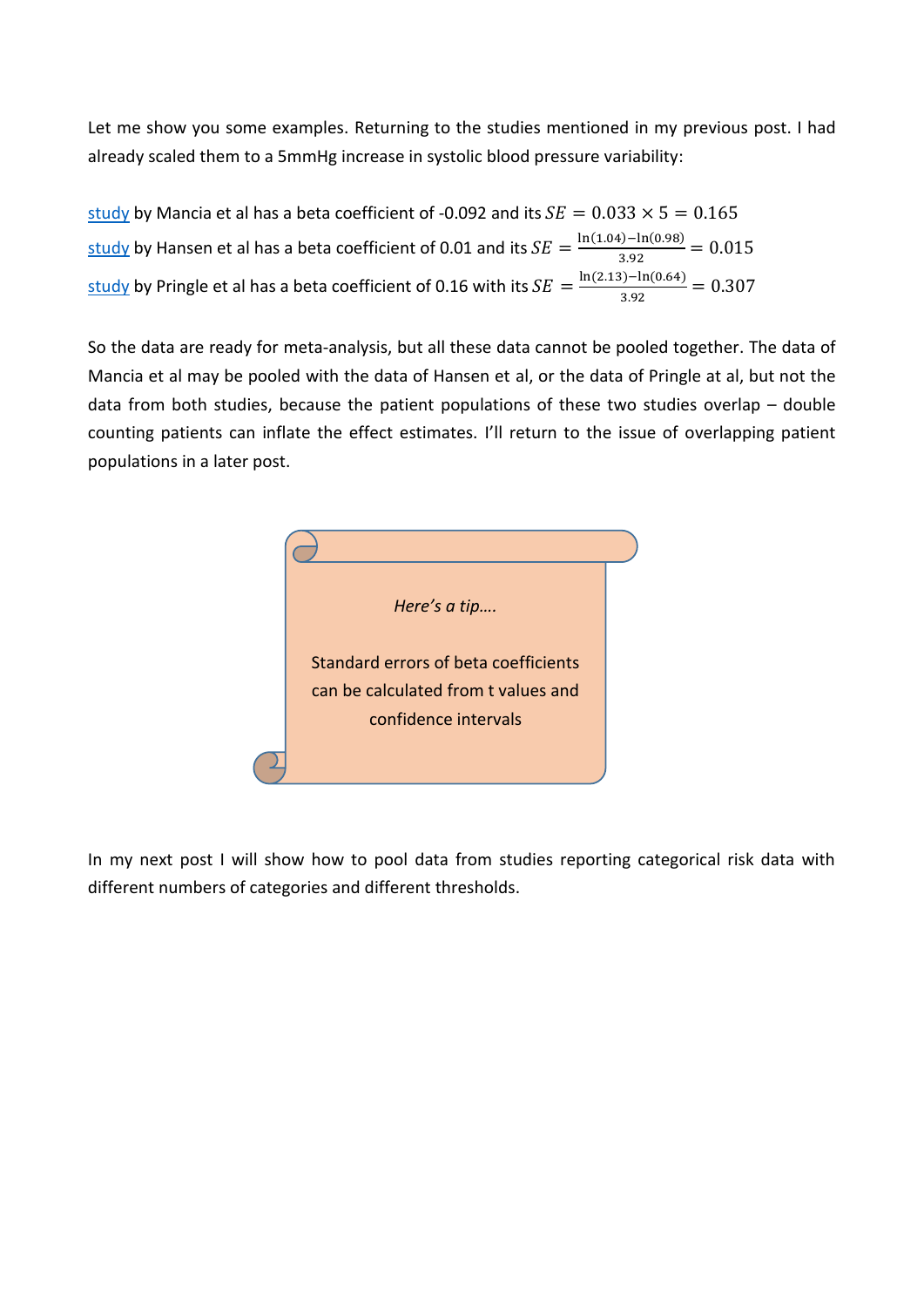*Where did the equations come from?*

(You can skip this if you are only interested in carrying out the calculations)

t value  $=\frac{beta}{SE}$ SE of beta This can be rearranged to SE of beta  $=\frac{beta}{t}$ t value

A 95% confidence interval is mean  $\pm$  1.96  $\times$  SE Therefore  $upperCl = mean + 1.96 \times SE$  $lowerCl = mean - 1.96 \times SE$  $\Rightarrow upperCl - lowerCl = 3.92 \times SE$  $\Rightarrow$  SE = upperCI – lowerCI 3.92

This equation applies to any symmetric 95% confidence interval.

As  $\mathit{HR}_{x}$  has a confidence interval (low $\mathit{erCl}_{x}$  to  $\mathit{upperCl}_{x})$ 

$$
SE\ of\ HR_x = \frac{(upperCl_x) - (lowerCl_x)}{3.92}
$$

As  $\beta_x$  has a confidence interval  $(\mathit{ln}(\mathit{lowerCl}_x)$  to  $\mathit{ln}(\mathit{upperCl}_x))$  $ln(upper_x) - ln(lowerCl_x)$ 

$$
SE\ of\ HR_x = \frac{ln(upper_x) - ln(uwerC1_x)}{3.92}
$$

Rescaling beta coefficients from a change of x units to y units in the predictor variable,

$$
SE \text{ of } \beta_y = y \times SE
$$
\n
$$
SE \text{ of } \beta_y = y \times \frac{beta}{t \text{ value}}
$$

both follow on from the explanation I gave in my last post (<link>EBHC KT blog post 5</link>) for

$$
\beta_{y} = y \times beta
$$

The same applies for

$$
SE\ of\ \beta_y = \frac{y}{x} \times \frac{ln(upperCl_x) - ln(lowerCl_x)}{3.92}
$$

which follows on from the explanation given for

$$
\beta_{y} = \frac{y}{x} \times \beta_{x}
$$